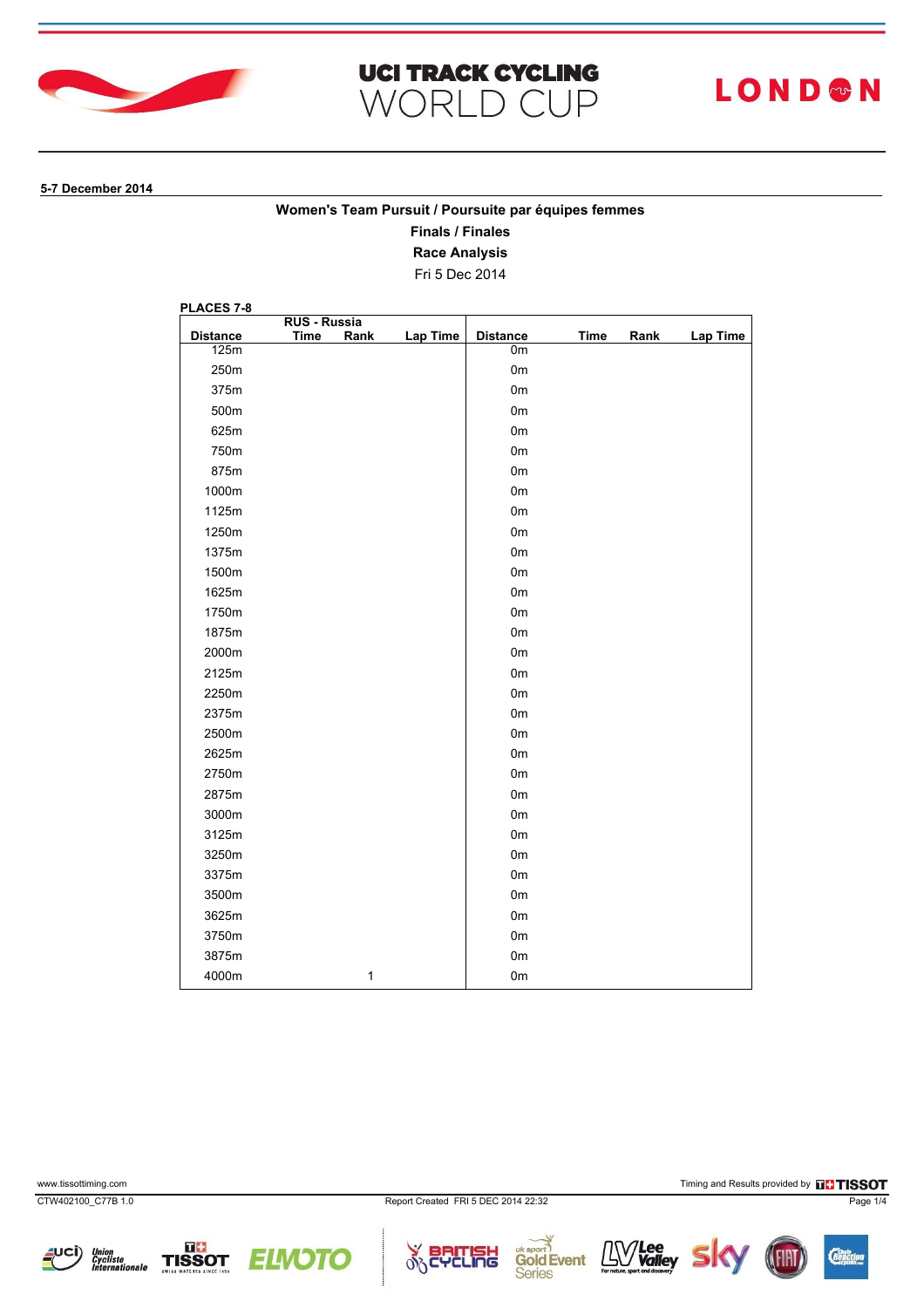

## **UCI TRACK CYCLING WORLD CUP**

# **LOND®N**

#### **5-7 December 2014**

### **Women's Team Pursuit / Poursuite par équipes femmes**

**Finals / Finales**

**Race Analysis**

Fri 5 Dec 2014

**PLACES 5-6**

| <b>NZL - New Zealand</b> |          |                | <b>GER - Germany</b> |                 |          |                         |                 |
|--------------------------|----------|----------------|----------------------|-----------------|----------|-------------------------|-----------------|
| <b>Distance</b>          | Time     | Rank           | <b>Lap Time</b>      | <b>Distance</b> | Time     | Rank                    | <b>Lap Time</b> |
| 125m                     | 14.576   | 1              |                      | 125m            | 14.702   | 2                       |                 |
| 250m                     | 23.352   | 1              | 23.352               | 250m            | 23.722   | $\overline{c}$          | 23.722          |
| 375m                     | 33.591   | $\overline{c}$ |                      | 375m            | 32.057   | 1                       |                 |
| 500m                     | 39.884   | 1              | 16.532               | 500m            | 40.366   | $\overline{\mathbf{c}}$ | 16.644          |
| 625m                     | 48.268   | 1              |                      | 625m            | 48.644   | $\overline{c}$          |                 |
| 750m                     | 56.520   | 1              | 16.636               | 750m            | 56.912   | $\overline{c}$          | 16.546          |
| 875m                     | 1:04.875 | 1              |                      | 875m            | 1:05.131 | $\overline{\mathbf{c}}$ |                 |
| 1000m                    | 1:13.064 | 1              | 16.544               | 1000m           | 1:13.379 | $\overline{c}$          | 16.467          |
| 1125m                    | 1:21.405 | 1              |                      | 1125m           | 1:21.595 | $\overline{\mathbf{c}}$ |                 |
| 1250m                    | 1:29.666 | 1              | 16.602               | 1250m           | 1:29.845 | $\overline{c}$          | 16.466          |
| 1375m                    | 1:38.078 | 1              |                      | 1375m           | 1:38.379 | $\overline{c}$          |                 |
| 1500m                    | 1:46.477 | 1              | 16.811               | 1500m           | 1:46.760 | $\overline{\mathbf{c}}$ | 16.915          |
| 1625m                    | 1:55.134 | 1              |                      | 1625m           | 1:55.285 | $\overline{c}$          |                 |
| 1750m                    | 2:03.451 | 1              | 16.974               | 1750m           | 2:03.618 | $\overline{c}$          | 16.858          |
| 1875m                    | 2:11.924 | $\overline{c}$ |                      | 1875m           | 2:11.885 | $\mathbf{1}$            |                 |
| 2000m                    | 2:20.118 | 1              | 16.667               | 2000m           | 2:20.215 | $\overline{c}$          | 16.597          |
| 2125m                    | 2:28.419 | $\overline{c}$ |                      | 2125m           | 2:28.391 | 1                       |                 |
| 2250m                    | 2:36.607 | $\overline{2}$ | 16.489               | 2250m           | 2:36.535 | 1                       | 16.320          |
| 2375m                    | 2:45.039 | $\overline{c}$ |                      | 2375m           | 2:44.939 | 1                       |                 |
| 2500m                    | 2:53.397 | $\overline{c}$ | 16.790               | 2500m           | 2:53.324 | 1                       | 16.789          |
| 2625m                    | 3:01.945 | $\overline{c}$ |                      | 2625m           | 3:01.735 | 1                       |                 |
| 2750m                    | 3:10.322 | $\overline{c}$ | 16.925               | 2750m           | 3:10.160 | 1                       | 16.836          |
| 2875m                    | 3:18.642 | $\overline{c}$ |                      | 2875m           | 3:18.541 | 1                       |                 |
| 3000m                    | 3:26.899 | 1              | 16.577               | 3000m           | 3:26.956 | $\overline{c}$          | 16.796          |
| 3125m                    | 3:35.182 | $\overline{c}$ |                      | 3125m           | 3:35.013 | 1                       |                 |
| 3250m                    | 3:43.239 | 1              | 16.340               | 3250m           | 3:43.417 | $\overline{c}$          | 16.461          |
| 3375m                    | 3:51.471 | 1              |                      | 3375m           | 3:51.510 | $\overline{\mathbf{c}}$ |                 |
| 3500m                    | 3:59.651 | 1              | 16.412               | 3500m           | 3:59.735 | $\overline{\mathbf{c}}$ | 16.318          |
| 3625m                    | 4:08.021 | 1              |                      | 3625m           | 4:08.106 | $\overline{\mathbf{c}}$ |                 |
| 3750m                    | 4:16.188 | 1              | 16.537               | 3750m           | 4:16.466 | $\overline{c}$          | 16.731          |
| 3875m                    | 4:24.505 | 1              |                      | 3875m           | 4:24.739 | $\overline{c}$          |                 |
| 4000m                    | 4:32.893 | 1              | 16.705               | 4000m           | 4:33.200 | $\overline{c}$          | 16.734          |



www.tissottiming.com **Timing and Results provided by FINSOT** 









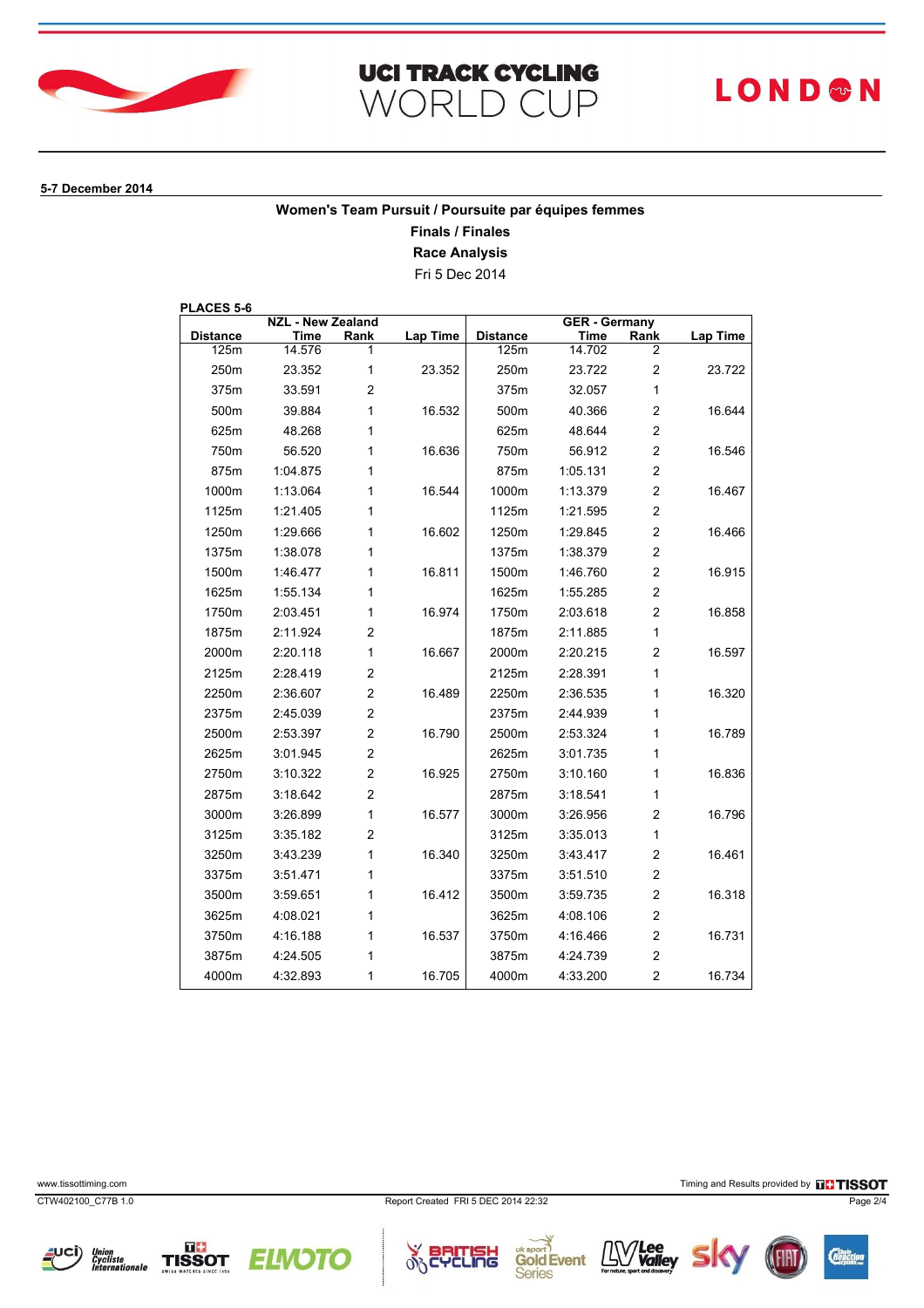

## **UCI TRACK CYCLING WORLD CUP**

# **LOND®N**

#### **5-7 December 2014**

### **Women's Team Pursuit / Poursuite par équipes femmes**

**Finals / Finales**

**Race Analysis**

Fri 5 Dec 2014

**BRONZE**

| <b>CAN - Canada</b> |          |                | CHN - China |                 |          |                         |                 |
|---------------------|----------|----------------|-------------|-----------------|----------|-------------------------|-----------------|
| <b>Distance</b>     | Time     | Rank           | Lap Time    | <b>Distance</b> | Time     | Rank                    | <b>Lap Time</b> |
| 125m                | 13.986   | 2              |             | 125m            | 13.711   |                         |                 |
| 250m                | 22.334   | $\overline{c}$ | 22.334      | 250m            | 22.038   | 1                       | 22.038          |
| 375m                | 30.301   | $\overline{c}$ |             | 375m            | 30.183   | 1                       |                 |
| 500m                | 38.238   | $\overline{c}$ | 15.904      | 500m            | 38.164   | 1                       | 16.126          |
| 625m                | 46.239   | $\overline{2}$ |             | 625m            | 46.204   | $\mathbf{1}$            |                 |
| 750m                | 54.195   | 1              | 15.957      | 750m            | 54.299   | $\overline{c}$          | 16.135          |
| 875m                | 1:02.232 | 1              |             | 875m            | 1:02.362 | $\overline{c}$          |                 |
| 1000m               | 1:10.021 | 1              | 15.826      | 1000m           | 1:10.565 | $\overline{2}$          | 16.266          |
| 1125m               | 1:18.089 | 1              |             | 1125m           | 1:18.709 | $\overline{c}$          |                 |
| 1250m               | 1:25.993 | 1              | 15.972      | 1250m           | 1:26.822 | $\overline{c}$          | 16.257          |
| 1375m               | 1:33.976 | 1              |             | 1375m           | 1:34.859 | $\overline{2}$          |                 |
| 1500m               | 1:42.085 | 1              | 16.092      | 1500m           | 1:43.018 | $\overline{2}$          | 16.196          |
| 1625m               | 1:50.063 | 1              |             | 1625m           | 1:51.058 | $\overline{c}$          |                 |
| 1750m               | 1:58.212 | 1              | 16.127      | 1750m           | 1:59.416 | $\overline{2}$          | 16.398          |
| 1875m               | 2:06.221 | 1              |             | 1875m           | 2:07.806 | $\overline{2}$          |                 |
| 2000m               | 2:14.328 | 1              | 16.116      | 2000m           | 2:16.133 | $\overline{2}$          | 16.717          |
| 2125m               | 2:22.309 | 1              |             | 2125m           | 2:24.541 | $\overline{2}$          |                 |
| 2250m               | 2:30.287 | 1              | 15.959      | 2250m           | 2:33.161 | $\overline{2}$          | 17.028          |
| 2375m               | 2:38.496 | 1              |             | 2375m           | 2:41.648 | $\overline{2}$          |                 |
| 2500m               | 2:46.642 | 1              | 16.355      | 2500m           | 2:50.117 | $\overline{2}$          | 16.956          |
| 2625m               | 2:55.223 | 1              |             | 2625m           | 2:58.749 | $\overline{\mathbf{c}}$ |                 |
| 2750m               | 3:03.070 | 1              | 16.428      | 2750m           | 3:07.224 | $\overline{2}$          | 17.107          |
| 2875m               | 3:11.651 | 1              |             | 2875m           | 3:15.827 | $\overline{2}$          |                 |
| 3000m               | 3:15.956 | 1              | 12.886      | 3000m           | 3:24.631 | $\overline{2}$          | 17.407          |
| 3125m               | 3:27.459 | 1              |             | 3125m           | 3:32.920 | $\overline{2}$          |                 |
| 3250m               | 3:33.038 | 1              | 17.082      | 3250m           | 3:41.450 | $\overline{2}$          | 16.819          |
| 3375m               | 3:47.956 | 1              |             | 3375m           | 3:49.829 | $\overline{2}$          |                 |
| 3500m               |          |                |             | 3500m           | 3:58.399 | $\mathbf{1}$            | 16.949          |
| 3625m               | 3:59.649 | 1              |             | 3625m           | 4:06.811 | $\overline{c}$          |                 |
| 3750m               | 4:06.941 | 1              | 4:06.941    | 3750m           | 4:16.168 | $\overline{2}$          | 17.769          |
| 3875m               | 4:16.579 | 1              |             | 3875m           | 4:23.562 | $\overline{2}$          |                 |
| 4000m               | 4:24.188 | 1              | 17.247      | 4000m           | 4:32.156 | $\overline{2}$          | 15.988          |

CTW402100\_C77B 1.0 Report Created FRI 5 DEC 2014 22:32 Page 3/4

Union<br>Cycliste<br>Internationale

www.tissottiming.com **Timing and Results provided by FINSOT**